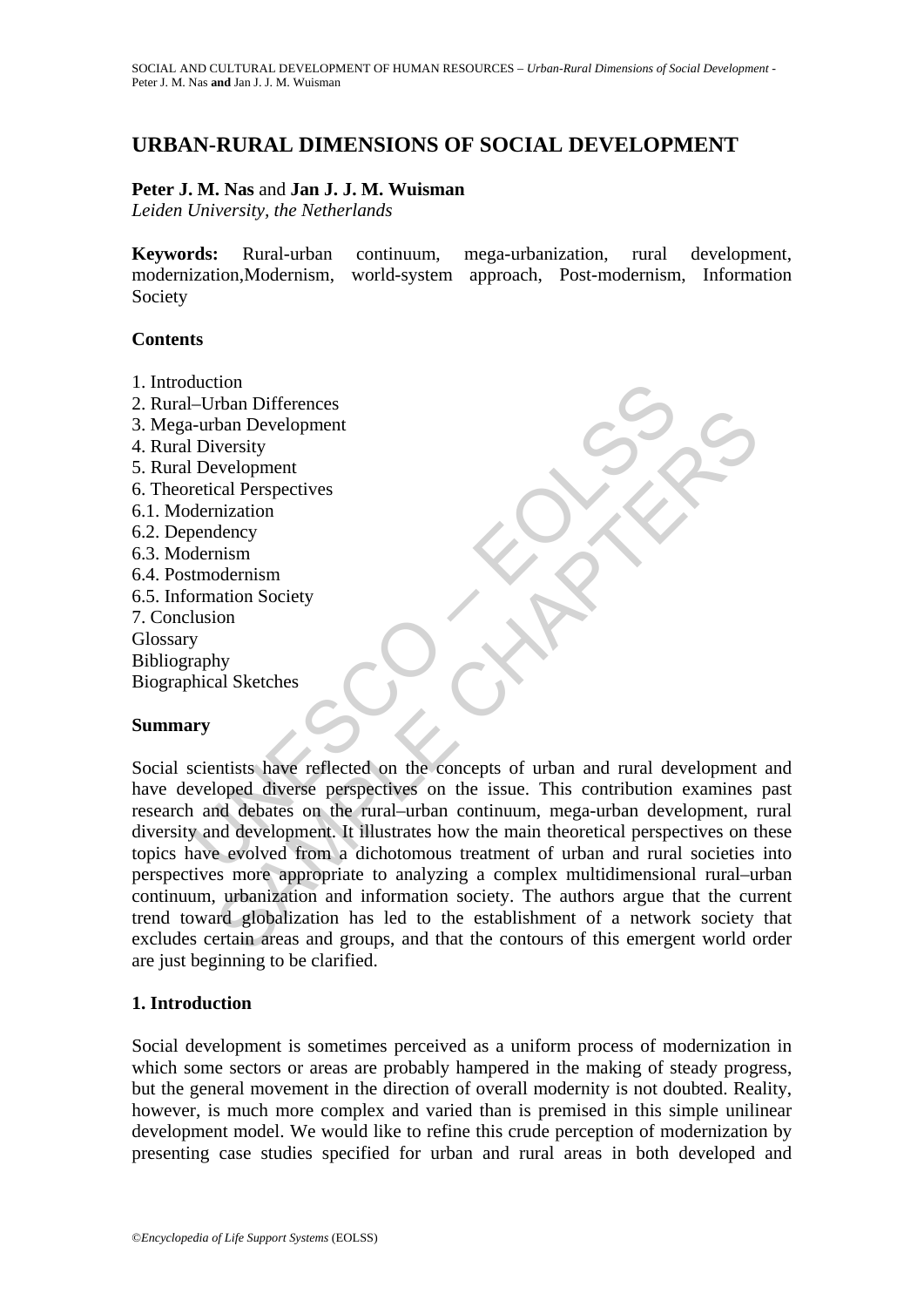developing countries. By doing so we will be able to specify current processes of social development. Moreover, we will show that even these generally accepted basic distinctions are neither sufficient nor adequate to describe contemporary social realities. At present all peoples and societies on the globe are experiencing a period of turbulent transitions and transformations. Since 1988 the world community has witnessed a series of massive social changes and reforms, including the disappearance of the bipolar world order of the Cold War era, the widespread adoption of market economic policies to replace centrally planned ones, and the democratization of authoritarian regimes. Largescale monetary, political, social, and economic crises have left an indelible stamp on these changes. Looked at from a historical perspective including previous periods of transition and transformation, what seems to be going on may be a historic rupture with the past one. Tiryakian in 1994 described this as "the death of a social world and the emergence of a new world on the historical stage." According to Tiryakian, what is happening at first sight appears to be an extremely complex, almost inextricable "admixture of processes of de-structuration and restructuration and new patterns of differentiation and de-differentiation." The whole process seems so upsetting that people sense a loss of direction and a proper definition of the situation. These transformations appear to be setting the stage for a wide range of social developments currently taking place in different sections of humankind, particularly among the masses of people living in the various urban and rural areas spread over the globe.

## **2. Rural–Urban Differences**

once. In yakiam in 1794 described uns as the deal of a social or a society and one of a new world on the historical stage." According to Tiry and the mixtosical stage." According to Tiry and the structuration and nestruct at first sight appears to be an extremely complex, almost inextrice<br>of processes of de-structuration and restructuration and new pattern<br>ion and de-differentiation." The whole process scens so upsetting<br>use a loss of dire The differences between rural and urban society constitute a classic topic in sociology. Several famous scholars have tried to characterize both types of society by putting them in opposition to each other, implying a rural–urban dichotomy. Examples are Tönnies (1887) and Durkheim (1893). Tönnies makes a distinction between *Gemeinschaft* and *Gesellschaft*. *Gemeinschaft* relationships are found mostly in the countryside and are characterized among other features by mutual help and dependence as well as communal feelings rooted in family and neighborhood relations. In contrast, *Gesellschaft* relationships are considered to be more individualistic in nature. They are often based on functional and contractual agreements and imply tension, sometimes culminating in conflict. Tönnies agreed that in the course of time *Gemeinschaft* relationships are replaced by *Gesellschaft* relationships. Durkheim also distinguished two types of relationships which he labeled as mechanic and organic solidarity. Traditional society in his view is characterized by mechanic solidarity rooted in correspondences between individuals in a society. These correspondences between individuals diminish when society becomes more differentiated as the consequence of an increased division of labor, eventually leading to organic solidarity between individuals. The opposition between *Gemeinschaft* and *Gesellschaft* and between mechanic and organic solidarity are analytical constructs used to understand the social transformation occurring in an industrializing and urbanizing society. These generalized constructs or models were put to the test in the 1930s by the scholars of the Chicago School, who developed a more empirical approach.

It was Wirth, particularly, who opened the way for empirical testing of the rural–urban dichotomy when he defined the city as "a relatively large, dense and permanent settlement of socially heterogeneous individuals" (Wirth, 1969: 148). His thesis was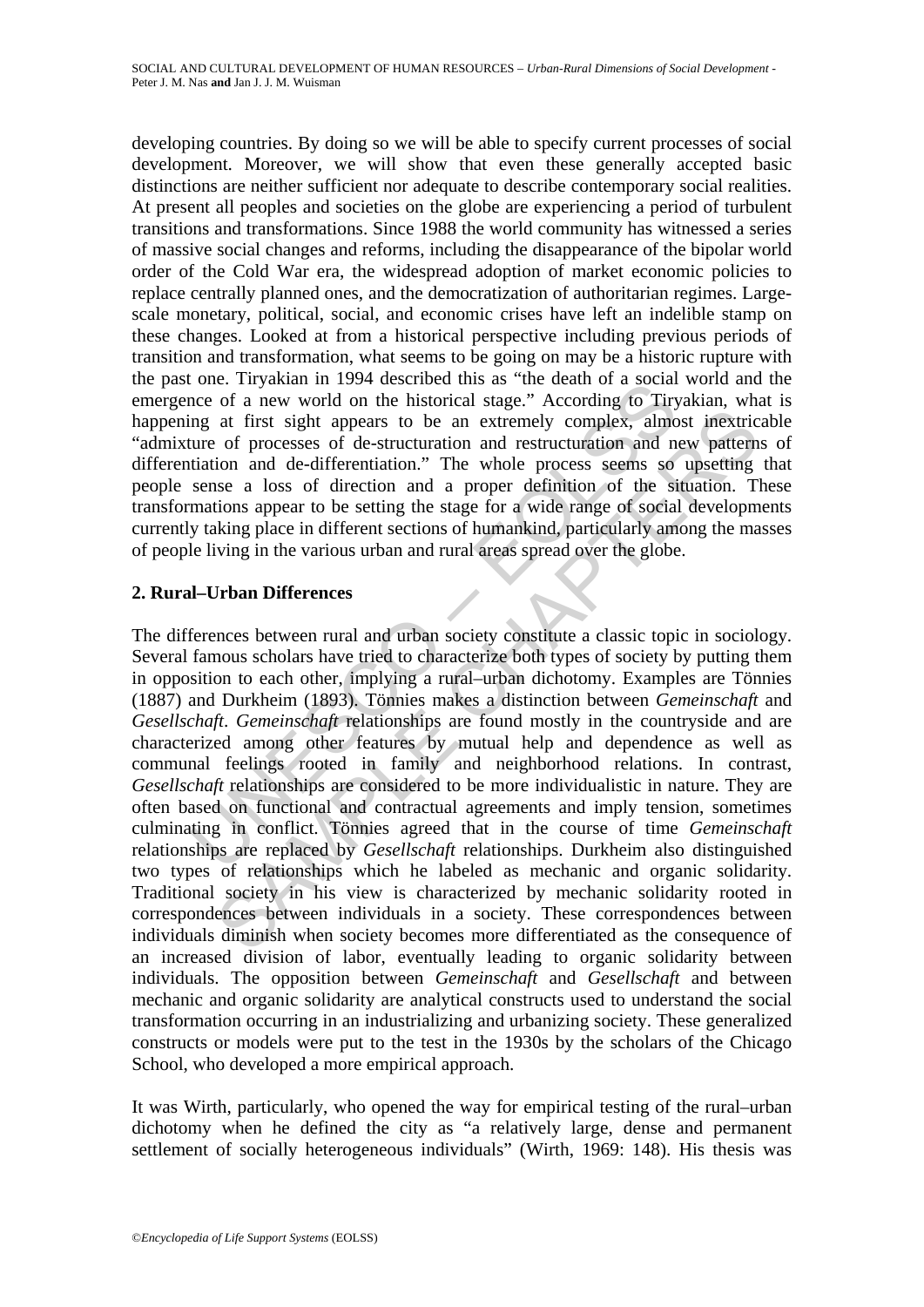nata assumed a runar ammosphere. The matter was completated at the researchers used the abilitary census districts as bases for the assession and defective identification of town and countryside. Notwith as, the research r defective identification of town and countryside. Notwithstanding the research results pointed to a number of differences between town in family size, mortality level of education, ethnicity, and marind star researches onl that a community changes character when size, density, and heterogeneity increase. A large size leads to potential differentiation and more secondary contacts, which are impersonal, superficial, and segmented. They also imply a greater freedom from family and neighborhood obligations. Increase in density leads to specialization and the segregation of people and functions, including the separation of place of work and place of living. Growing heterogeneity also entails further differentiation in society with higher mobility between groups and loss of overview and orientation eventually causing depersonalization and massafication. Aware of its hypothetical nature Wirth stressed the need to test his theory. In 1956 he pointed out that empirical research on urban–rural differences in the US had encountered important difficulties. The concepts of town and countryside had to be re-evaluated as cities sprawled into the countryside and many suburbs had assumed a rural atmosphere. The matter was complicated even more because the researchers used the arbitrary census districts as bases for their data, which implied a defective identification of town and countryside. Notwithstanding these problems, the research results pointed to a number of differences between town and countryside in family size, mortality, level of education, ethnicity, and marital status. Yet, these researches only amounted to a number of differences on distinct variables that were not considered in their context. Therefore, Wirth stressed the need to reject the idea of a dichotomy. As a response to the problem he formulated the notion of a rural– urban continuum to pose the questions of how the characteristics are associated with each other and how they pass through the continuum.

This idea of a continuum was congruent with the study of Redfield (1947) in Yucatan, Mexico. Redfield chose four communities of different size, homogeneity, and isolation for comparison. His conclusion was that an increase in cultural disintegration did indeed occur when the continuum ran its course from village to city. Secularization and individualism also increased as one moved towards the city. This meant that the idea of a gradual transformation along a continuum was accepted and that the changes from rural to urban occurred as expected. The characteristics formed one cluster on the scale from rural to urban, so that the continuum had to be considered unidimensional.

This unidimensional nature of the continuum was disputed by Sol Tax. He described an Indian village in Guatemala that was "small, stable, unsophisticated, and homogeneous in beliefs and practices," and possessed a local, well-organized culture. However, relationships were impersonal, with formal institutions dictating the acts of the individual. Unexpectedly, family organization was weak, and life was secularized. It seemed that the individuals were acting more with an eye to economic or other personal advantage than from any deep conviction or thoughts about the social good. Sol Tax also pointed out that in these Guatemalan societies a "primitive world view," "with a disposition to treat nature personally, to regard attributes as entities, and to make 'symbolic' rather than causal connections," was combined with "a tendency for relations between man and man to be impersonal, commercial, and secular." These observations led to questions about the unidimensionality of the continuum. The disintegration of the family was not confined to the Western urbanized world, it was also prevalent in villages in Guatemala and Italy. Max Weber described how the capitalist ethos was combined with strong religious beliefs in the worldview of highly urbanized Jews. Hauser pointed out that many characteristics to be expected on the basis of the rural–urban continuum idea were not present in the metropolises of developing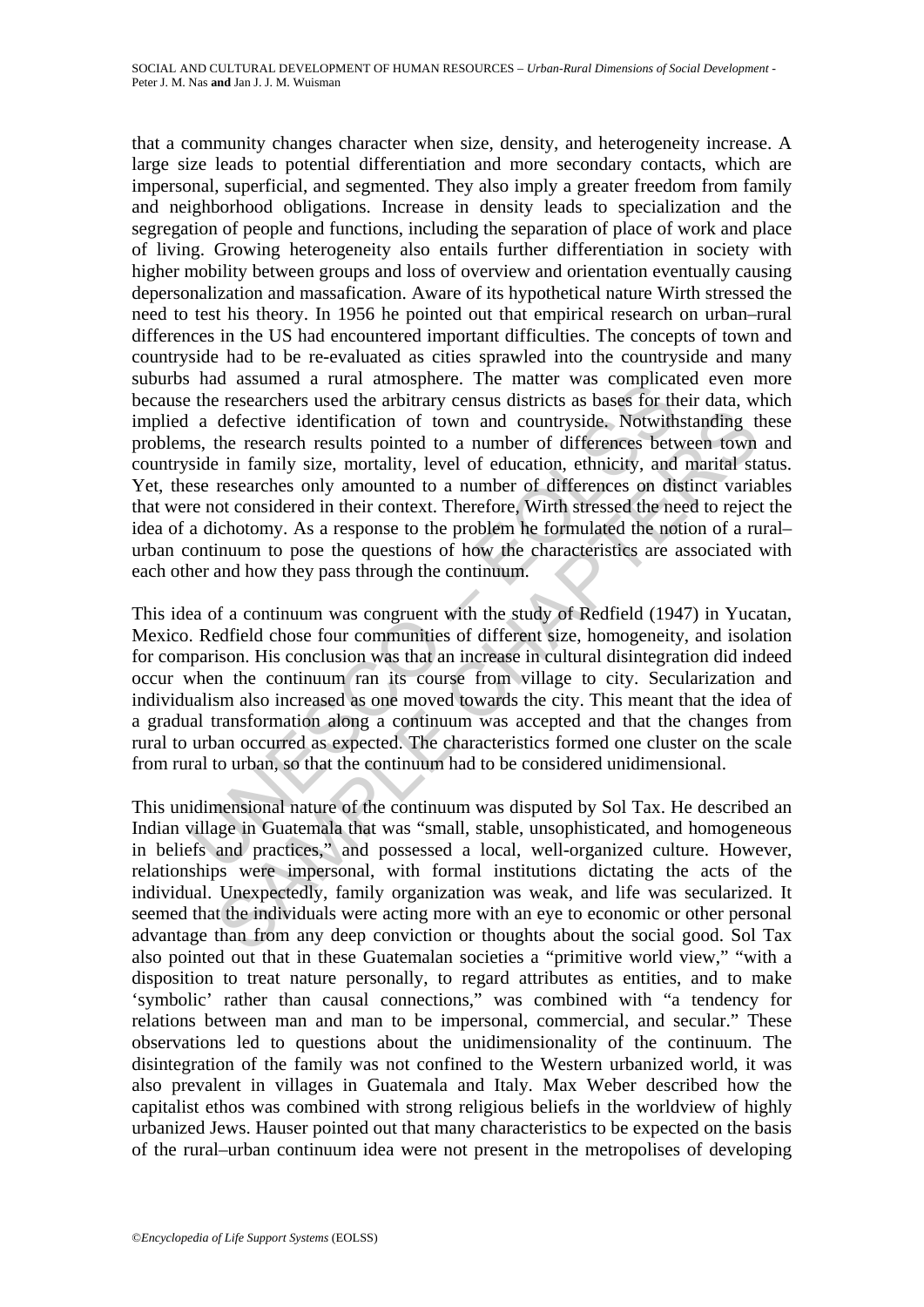countries. McGee (1971) not only specified the variables on the metropolitan side of the continuum, but in his typology of rural and urban societies he also made a distinction between different types of rural communities.

To refine the rural–urban continuum idea, the concepts of primary and secondary urbanization of Redfield and Singer (1969) were introduced. These authors distinguished two phases in the urbanization process. The first phase is constituted by the process of people becoming urban: primary urbanization. The second phase is an infinite process of continuous change in the thinking and acting of the urbanites: secondary urbanization. The rural–urban continuum is concerned only with primary urbanization and suggests that nothing will change again once this phase is completed. The development of the city itself, which is part of secondary urbanization, is not included in the concept of unilinear continuum.

These ideas and research results have enervated both the rural–urban dichotomy and the unilinear rural–urban continuum. It is now generally accepted that social development can be represented best by a multidimensional continuum, in which the continuous transitions from rural and urban societies find their starting points in certain specific configurations of sociocultural elements that differ from each other and in the course of time result in new combinations of these elements.

# **3. Mega-urban Development**

betopment of the city issen, which is part of secondary under<br>
dia in the concept of unilinear continuum.<br>
deas and research results have enervated both the rural-urban dict<br>
r rural-urban continuum. It is now generally ac The caustive murding and research results have enerved both the rural-urban dichotomy and<br>near-urban continuum. It is now generally accepted that social development<br>energented best by a multidimensional continuum, in which It should be borne in mind that the changes along the multidimensional continuum do not stop after the urban phase has been reached and that the urban world assumes new forms which cannot be explained by the concepts of town and countryside. A new conceptual framework is required to explain these forms of urbanization which incorporate a great variety of urban elements on a regional basis, such as old inner cities, metropolises, suburbs, villages, recreational areas, agricultural domains, natural territories, and transport corridors. These integrated zones have been dubbed desakota zones by T. G. McGee (McGee and Robinson, 1995), a term based on the Bahasa Indonesian words for village and town. McGee and Robinson point to new forms of urbanization, which are called "region-based urbanization" as opposed to "city-based urbanization." According to these authors, the major urban regions have three components, namely the "city core," the "metropolitan area," and the "extended metropolitan area," the latter constituting a patched area of mixed agricultural and nonagricultural activities. In Southeast Asia these urban regions follow divergent patterns of spatial growth, namely the "expanding state model" as in the growth triangle of Singapore, the "extended metropolitan regions" as in the case of Kuala Lumpur, and the "high density extended metropolitan region" as exemplified by Jakarta, Manila, and Bangkok.

These categories furnish an initial impression of the diversity that the urban side of the continuum may display. They are specifications of the older concept of megalopolis brought to the fore in relation to the US conurbations which were the first forms of region-based urbanization recognized as such and were opposed to the concept of metropolis which is more city- than region-based. It is clear that extended mega-urban regions form a major challenge to empirical research and conceptual thinking. This is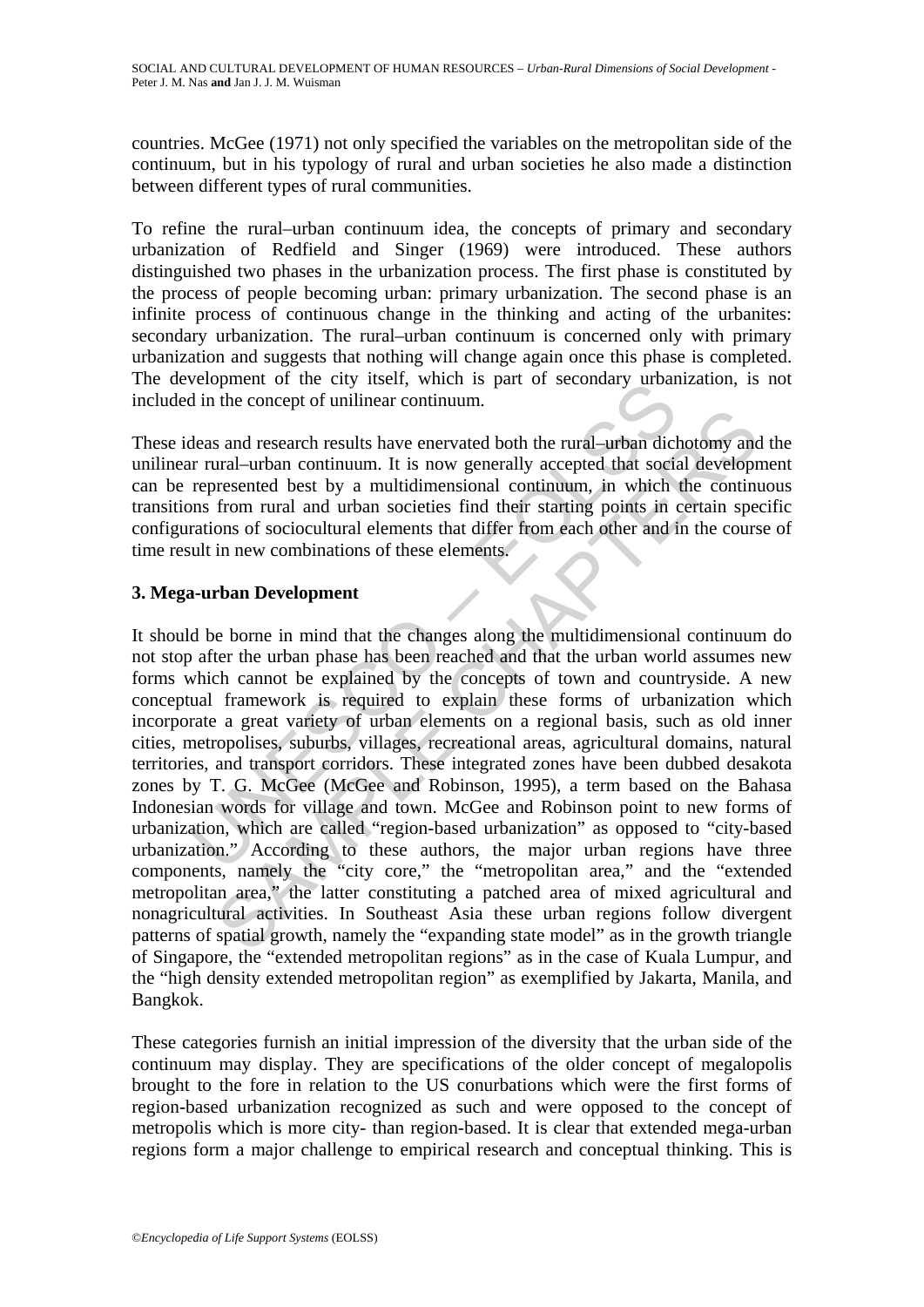even more so when these region-based transformations are put in a global framework. In the 1970s the Greek architect C. A. Doxiadis developed a model for the future world city, which was called "ecumenopolis." This city consisted of one large, grid-shaped urban tissue covering almost the whole world. Besides the barely populated inner parts of the grids, it left untouched the uninhabitable areas of the world which were too high or too dry or for other reasons unsuited to intensive human settlement. The great diversity of the grids in this global framework of interlocking extended metropolitan regions is still to be conceived. The examples presented by McGee and Robinson must be considered a first stimulus in this direction.

- -
- -
- 
- TO ACCESS ALL THE **15 PAGES** OF THIS CHAPTER, Visit: http://www.eolss.net/Eolss-sampleAllChapter.aspx

#### **Bibliography**

Baran P. (1973). *The Political Economy of Growth*. Harmondsworth: Penguin. 475 pp. [Originally published in 1957, this book discusses theories and issues of political economy and development.]

TO ACCESS ALL THE 15 PAGES OF THIS CHAP<br>
Visit: http://www.eolss.net/Eolss-sampleAllChapter.a<br>
apply<br>
1973). The Political Economy of Growth. Harmondsworth: Penguin. 47<br>
in 1957, this book discusses theories and issues of CO ACCESS ALL THE 15 PAGES OF THIS CHAPTER,<br>
Visit:  $\frac{http://www.colss.net/Eolss-sample/AlChapter, aspx}{http://www.colss.net/Eolss-sample/AlChapter, aspx}$ <br>
1973). The Political Economy of Growth. Harmondsworth: Penguin. 475 pp. [Orig11)<br>
1957, this book discusses theories and Bernstein H. (1992). *Poverty and the poor*. *Rural Livelihoods: Crises and Responses* (ed. H. Bernstein, B. Crow, and H. Johnson), pp. 13–26. Oxford: Oxford University Press. [Describes the process of rural poverty and the social class development in colonial India, due to parasitic landlordism.]

Castells M. (1996–1998). *The Information Age: Economy, Society and Culture*, Vol. 1: *The Rise of the Network Society,* xxix, 556 pp. Vol. 2: *The Power of Identity,* xv, 461 pp. Vol. 3: *End of Millennium,* xv, 448 pp. Oxford: Blackwell.

Elliott J. A. (1994). *An Introduction to Sustainable Development: The Developing World.* London: Routledge. 121 pp.

Frank A. G. (1967). *Capitalism and Underdevelopment in Latin America*. New York: Monthly Review Press. 368 pp.

Geertz C. (1971). *Agricultural Involution: The Process of Ecological Change in Indonesia*. Berkeley: University of California Press. 176 pp.

Girvan N. (1973). The development of dependency economics in the Caribbean and Latin America: review and comparison. *Social and Economic Comparison* **22**, 1–33.

Hettne B. (1995). *Development Theory and the Three Worlds*. Harlow: Longman. Xiii, 319 pp.

McGee T. G. (1971). The rural-urban continuum debate: The preindustrial city and rural urban migration. *The Urbanization Process in the Third World* (ed. T.G. McGee), pp. 35-63. London: Bell.

McGee T. G. and I. M. Robinson eds. (1995.) *The Mega-Urban Regions of Southeast Asia.* Vancouver: UBC Press. 384 pp.

Mellor J. W. (1990). Agriculture on the road to industrialization. *Agricultural Development in the Third World* (ed. C. K. Eicher and J. M. Staatz), pp. 70–88. Baltimore: Johns Hopkins University Press.

Redfield R. (1969.) The folk society. *Classic Essays on the Culture of Cities* (ed. R. Senneth), pp. 180- 205. New York: Appleton-Century-Croft [Original 1947.]